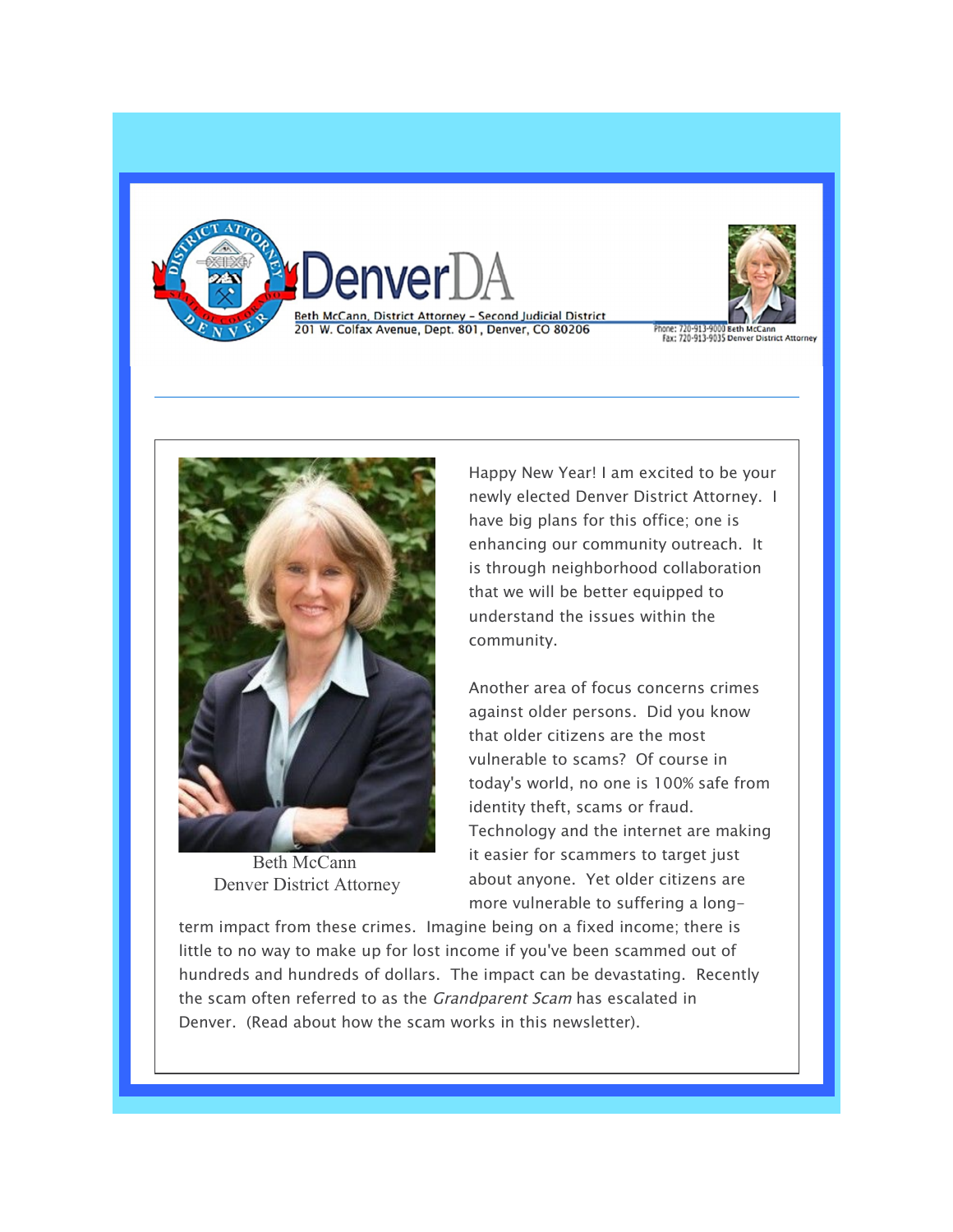Proactively, our office sends out these monthly newsletters - please pass them along to everyone in your circle to stay informed about scams hitting the Denver area. Additionally, we offer free seminars which provide ways to spot and avoid scams, computer fraud and identity theft. Any community group or organization is welcome to schedule a presentation. And, if you believe you have been a victim of a scam, fraud or identity theft, call our Hotline, 720.913.9179 to report it. As I move forward as DA, I will find more ways to ensure Denver consumers are armed with the information and knowledge of how to spot and avoid scams that seem to be permeating our society.

I look forward to serving you and helping to make Denver a safer community.

## "Grandma! I'm in jail in Mexico, I need bail money NOW"

With spring break around the corner, students are buying tickets to sandy beaches and beyond, getting ready to "*pardee*". While parents and grandparents will worry about their child's safety until safely home, scammers will use that fear and worry to their advantage when trying to get one over on you through the 'Grandparent Scam'.

Here is how it works: the victim receives a frantic call from someone impersonating their child or grandchild who says they have been hurt, are in jail or have been robbed etc. The child urgently needs money to bail them out...before something else horrible happens.

In Denver last month, an extremely bright, well-educated 85 year-old man received a call from his grandson. While the voice on the other end of the line didn't particularly sound like his grandson, everything else made sense. The caller knew the victim and the grandson's name and that the grandson had recently been in France. (\*Note to self: be judicious about how much information you share on Facebook). At this point, the victim's guard was down and he fell for the scam. He was instructed to go to Best Buy and purchase four- \$1000 gift cards and then call the 'grandson' back and provide the card numbers to him. Done. It was only the next day that our victim realized he had been scammed.

It is easy for all of us to think we would never fall for something like this. But remember, scamming is a scammers' job, and they are good at what they do. They know, that in the fear-filled heat of the moment, even the most savvy will fall for this scam. What self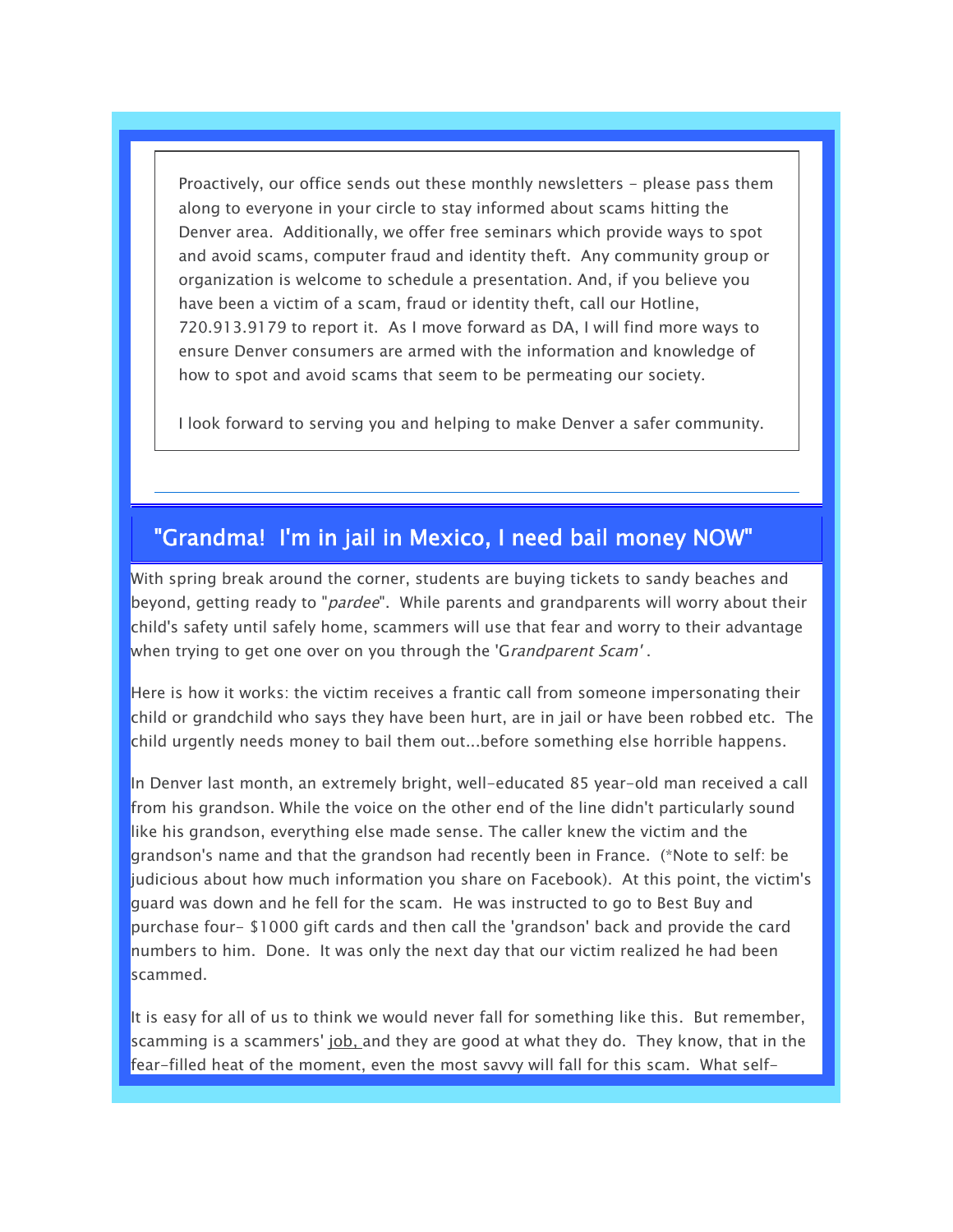respecting grandparent wouldn't do ANYTHING to help their loved one?

Scammers usually request payment by iTunes gift cards, the Best Buy gift card was a new one for our office. Once you tell the scammer the code on the back the card, you are providing them access to the money on the card. The scammer can then use the code or sell it. Once the card is redeemed, the money is gone for good.

Here are some red flags & tips to help you spot and deal with this scam:

If FEAR is your first reaction to a call from out-of-the-blue saying you owe money (think IRS scam, failure to appear to Jury duty, grandparent scam) --it's probably a scam. Stay calm. Emergency scams rely on emotions to override sound thinking. Think: Does this make sense? Am I sure my grandson is out of the country now?

Do not wire money. Do not pay for anything with any type gift card, including ITunes, Amazon gift cards, or re-loadable cards. Scammers may even ask you to use PayPal to send money.

Ask a personal question. Don't use your grandchild's name, make the caller explain who they are. To confirm their identity, ask questions that only the grandchild/child would know. What school did you go to or what is your middle name? Your family might consider developing a secret code or password that can be used to verify a true emergency.

Report any and all scams or scam attempts to the FTC or the Better Business Bureau.

## Spring Break Scams & Tips

- 1. Vacation Rentals
- 2. Travel Tips
- 3. Protect yourself
- 4. Time Shares, Packages and Resorts
- 5. Paying Up Front

There are many more vacation scams. So

remember students, as you plan your spring



break do your homework about where you are going, research and double check the offer to ensure you are an informed consumer.